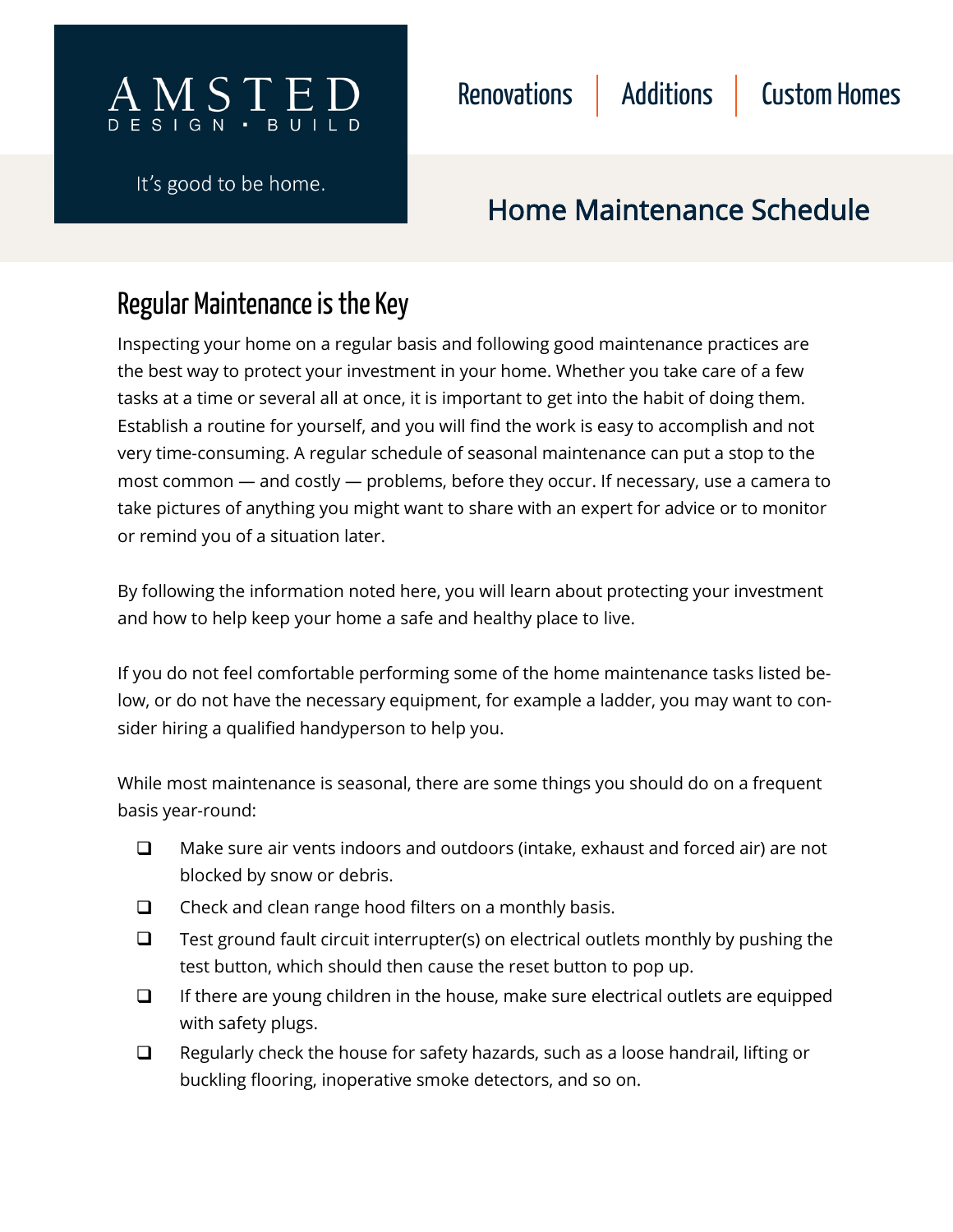## Seasonal Home Maintenance

Most home maintenance activities are seasonal. Fall is the time to get your home ready for the coming winter, which can be the most gruelling season for your home. During winter months, it is important to follow routine maintenance procedures, by checking your home carefully for any problems that may arise and taking corrective action as soon as possible. Spring is the time to assess winter damage, start repairs and prepare for warmer months. Over the summer, there are a number of indoor and outdoor maintenance tasks to look after, such as repairing walkways and steps, painting and checking your chimney and roof.

Timing of the seasons varies not only from one area of Canada to another but also from year to year in a given area. For this reason, we have not identified the months for each season. The maintenance schedule presented here is, instead, a general guide for you to follow. The actual timing is left for you to decide, and you may want to further divide the list of items for each season into months.



### **AUTUMN**

- Have furnace or heating system serviced by a qualified service company every two years for a gas furnace, and every year for an oil furnace, or as recommended by the manufacturer.
- $\Box$  If you have central air conditioning, make sure the drain pan under the cooling coil mounted in the furnace plenum is draining properly and is clean.
- □ Lubricate circulating pump on hot water heating system.
- $\Box$  Bleed air from hot water radiators.
- $\Box$  Disconnect the power to the furnace and examine the forced-air furnace fan belt, if installed, for wear, looseness or noise; clean fan blades of any dirt buildup.
- $\Box$  Check chimneys for obstructions such as nests.
- $\Box$  Vacuum electric baseboard heaters to remove dust.
- $\Box$  Remove the grilles on forced-air systems and vacuum inside the ducts.
- Turn ON gas furnace pilot light (if your furnace has one), set the thermostat to "heat" and test the furnace for proper operation by raising the thermostat setting until the furnace starts to operate. Once you have confirmed proper operation, return the thermostat to the desired setting.

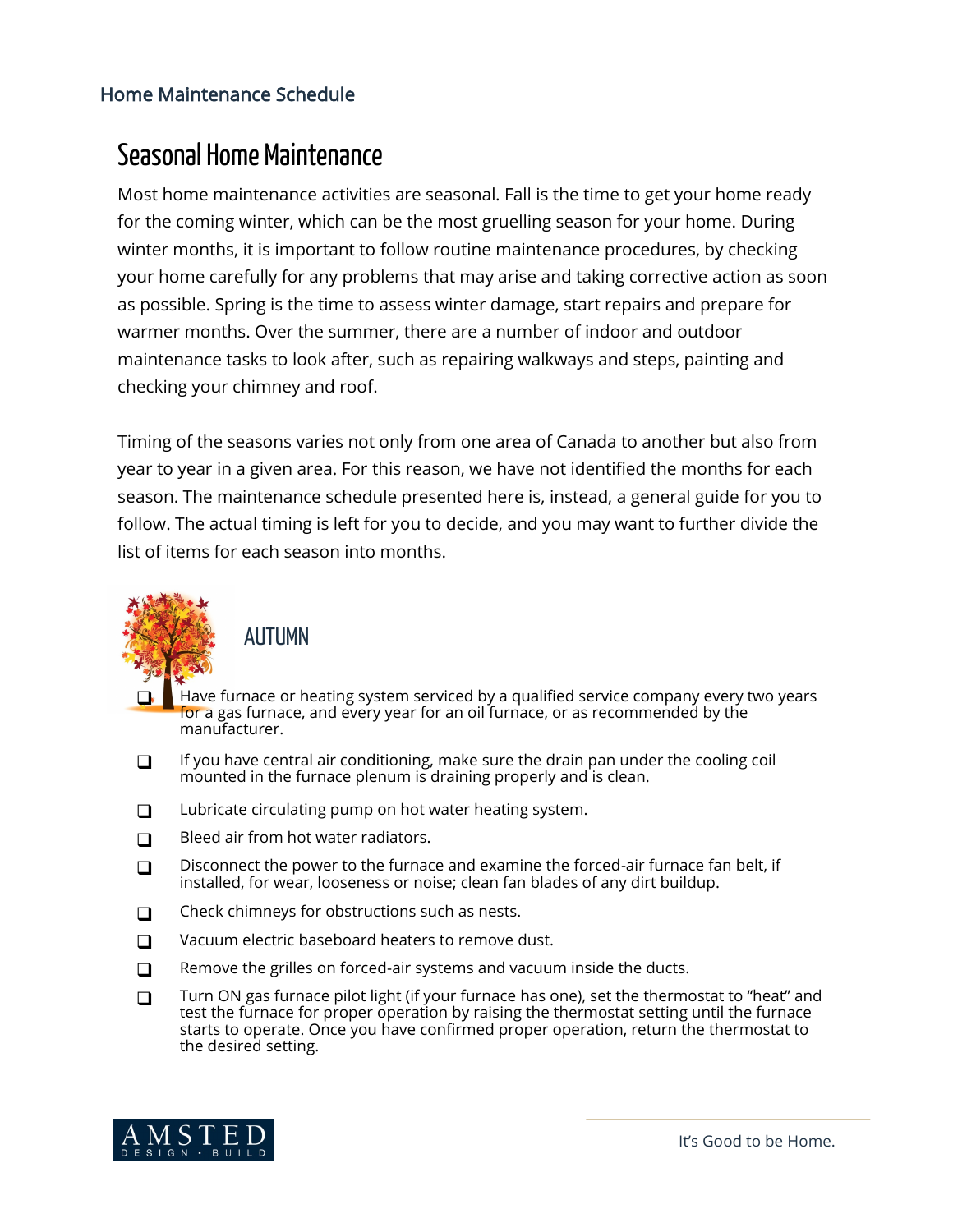- $\Box$  Check and clean or replace furnace air filters each month during the heating season. Ventilation system, such as heat recovery ventilator, filters should be checked every two months.
- $\Box$  Check to see that the ductwork leading to and from the heat recovery ventilator is in good shape, the joints are tightly sealed (aluminum tape or mastic) and any duct insulation and plastic duct wrap is free of tears and holes.
- $\Box$  If the heat recovery ventilator has been shut off for the summer, clean the filters and the core, and pour water down the condensate drain to test it.
- $\Box$  Check to see that bathroom exhaust fans and range hoods are operating properly. If possible, confirm that you are getting good airflow by observing the outside vent hood (the exterior damper should be held open by the airflow).
- $\Box$  Check smoke, carbon monoxide and security alarms, and replace batteries.
- $\Box$  Clean portable humidifier, if one is used.
- $\Box$  Check sump pump and line to ensure proper operation, and to ascertain that there are no line obstructions or visible leaks.
- $\Box$  Replace window screens with storm windows.
- **Remove interior insect screens from windows to allow air from the heating system to keep** condensation off window glass and to allow more free solar energy into your home.
- **Ensure windows and skylights close tightly; repair or replace weather stripping, as needed.**
- **Ensure all doors to the outside shut tightly, and check other doors for ease of use.** Replace door weather stripping if required.
- If there is a door between your house and the garage, check the adjustment of the selfclosing device to ensure it closes the door completely.
- $\Box$  Cover outside of air-conditioning units and shut off power.
- **Ensure that the ground around your home slopes away from the foundation wall, so that** water does not drain into your basement.
- $\Box$  Clean leaves from eavestroughs and roof, and test downspouts to ensure proper drainage from the roof.
- $\Box$  Drain and store outdoor hoses. Close interior valve to outdoor hose connection and drain the hose bib (exterior faucet), unless your house has frost-proof hose bibs.
- $\Box$  Have well water tested for quality. It is recommended that you test for bacteria every six months.
- $\Box$  If you have a septic tank, measure the sludge and scum to determine if the tank needs to be emptied before the spring. Tanks should be pumped out at least once every three years.
- **Winterize landscaping, for example, store outdoor furniture, prepare gardens and, if** necessary, protect young trees or bushes for winter.

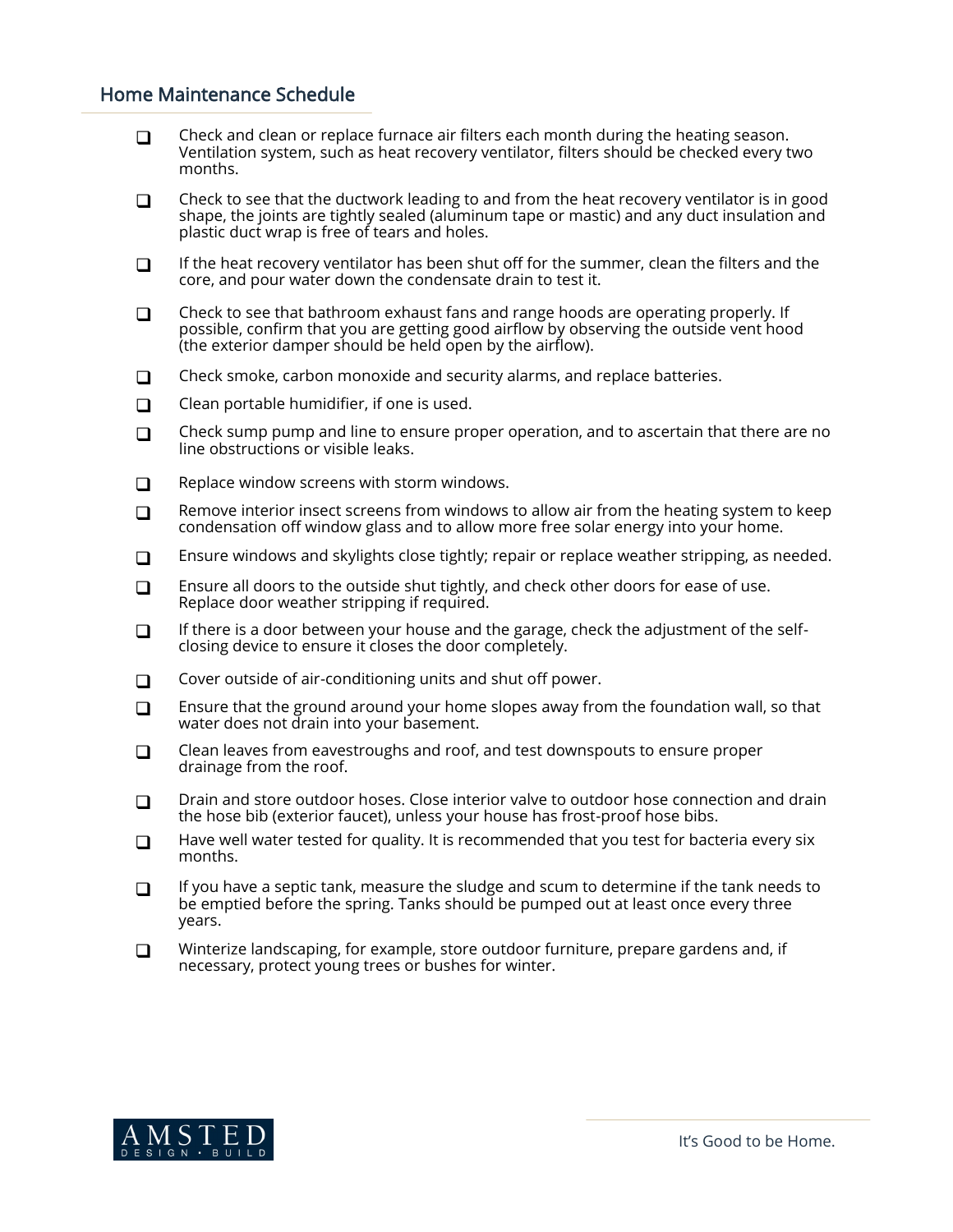

WINTER

- Check and clean or replace furnace air filters each month during the heating season. Ventilation system, such as heat recovery ventilator, filters should be checked every two months.  $\Box$
- After consulting your hot water tank owner's manual, drain off a dishpan full of water from the clean-out valve at the bottom of your hot water tank to control sediment and maintain efficiency.  $\Box$
- $\Box$  Clean humidifier two or three times during the winter season.
- □ Vacuum bathroom fan grille.
- $\Box$  Vacuum fire and smoke detectors, as dust or spider webs can prevent them from functioning.
- **D** Vacuum radiator grilles on back of refrigerators and freezers. Empty and clean drip trays.
- $\Box$  Check pressure gauge on all fire extinguishers; recharge or replace if necessary.
- Check fire escape routes, door and window locks and hardware, and lighting around outside of house; ensure family has good security habits.  $\Box$
- Check the basement floor drain to ensure the trap contains water; refill with water if necessary.  $\Box$
- Monitor your home for excessive moisture levels for example, condensation on your windows, which can cause significant damage over time and pose serious health problems — and take corrective action if necessary. **□**
- Check all faucets for signs of dripping and change washers as needed. Faucets requiring frequent replacement of washers may be in need of repair.  $\Box$
- If you have a plumbing fixture that is not used frequently, such as a laundry tub or spare bathroom sink, tub or shower stall, run some water briefly to keep water in the trap.  $\Box$
- $\Box$  Clean drains in dishwasher, sinks, bathtubs and shower stalls.
- Test plumbing shut-off valves to ensure they are working and to prevent them from seizing.  $\Box$
- Examine windows and doors for ice accumulation or cold air leaks. If found, make a note to repair or replace in the spring. □
- Examine attic for frost accumulation. Check roof for ice dams or icicles. If there is excessive frost or staining of the underside of the roof, or ice dams on the roof surface, consult a professional about attic venting, moisture and ice dams.  $\Box$
- $\Box$  Keep snow clear of gas meters, appliance and exhaust vents, basement windows.
- Monitor outdoor vents, gas meters and chimneys for ice and snow buildup. Consult with an appropriate contractor or your gas utility for information on how to safely deal with any ice problems you may discover.  $\Box$
- Check electrical cords, plugs and outlets for all indoor and outdoor seasonal lights to ensure fire safety; if worn, or if plugs or cords feel warm to the touch, replace immediately.  $\Box$

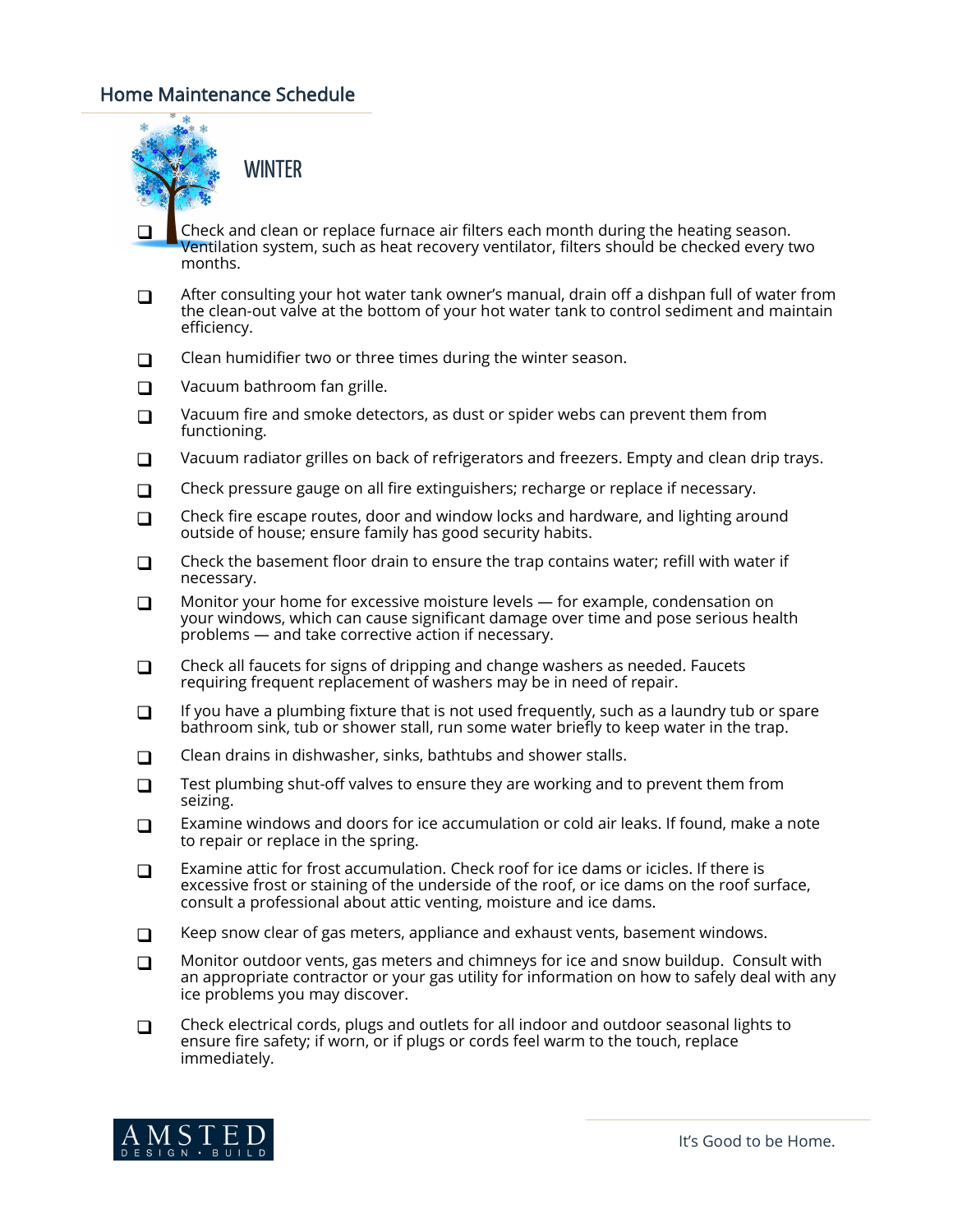

SPRING

- After consulting your hot water tank owner's manual, carefully test the temperature and pressure relief valve to ensure it is not stuck. Caution: This test may release hot water that can cause burns. ₫
- $\Box$  Have fireplace or wood stove and chimney cleaned and serviced as needed.
- $\Box$  Check and clean or replace furnace air filters each month during the heating season. Ventilation system, such as heat recovery ventilator, filters should be checked every two months.
- $\Box$  Shut down, drain and clean furnace humidifier, and close the furnace humidifier damper on units with central air conditioning.
- □ Switch on power to air conditioning and check system. Have it serviced every two or three years.
- $\Box$  Clean or replace air-conditioning filter, if applicable.
- $\Box$  Check dehumidifier and drain —clean if necessary.
- $\Box$  Turn OFF gas furnace and fireplace pilot lights where possible.
- $\Box$  Have well water tested for quality. It is recommended that you test for bacteria every six months.
- $\Box$  Check smoke, carbon monoxide and security alarms, and replace batteries.
- $\Box$  Clean windows, screens and hardware, and replace storm windows with screens. Check screens first and repair or replace if needed.
- $\Box$  Open valve to outside hose connection after all danger of frost has passed.
- **Examine the foundation walls for cracks, leaks or signs of moisture, and repair as** required.
- **Ensure sump pump is operating properly before the spring thaw sets in. Ensure** discharge pipe is connected and allows water to drain away from the foundation.
- $\Box$  Re-level any exterior steps or decks that moved as a result of frost or settling.
- $\Box$  Check for and seal off any holes in exterior cladding that could be an entry point for small pests, such as bats and squirrels.
- $\Box$  Check eavestroughs and downspouts for loose joints and secure attachment to your home, clear any obstructions, and ensure water flows away from your foundation.
- $\Box$  Clear all drainage ditches and culverts of debris.
- $\Box$  Repair and paint fences as necessary—allow wood fences to dry adequately before tackling this task.
- $\Box$  Undertake spring landscape maintenance and, if necessary, fertilize young trees.